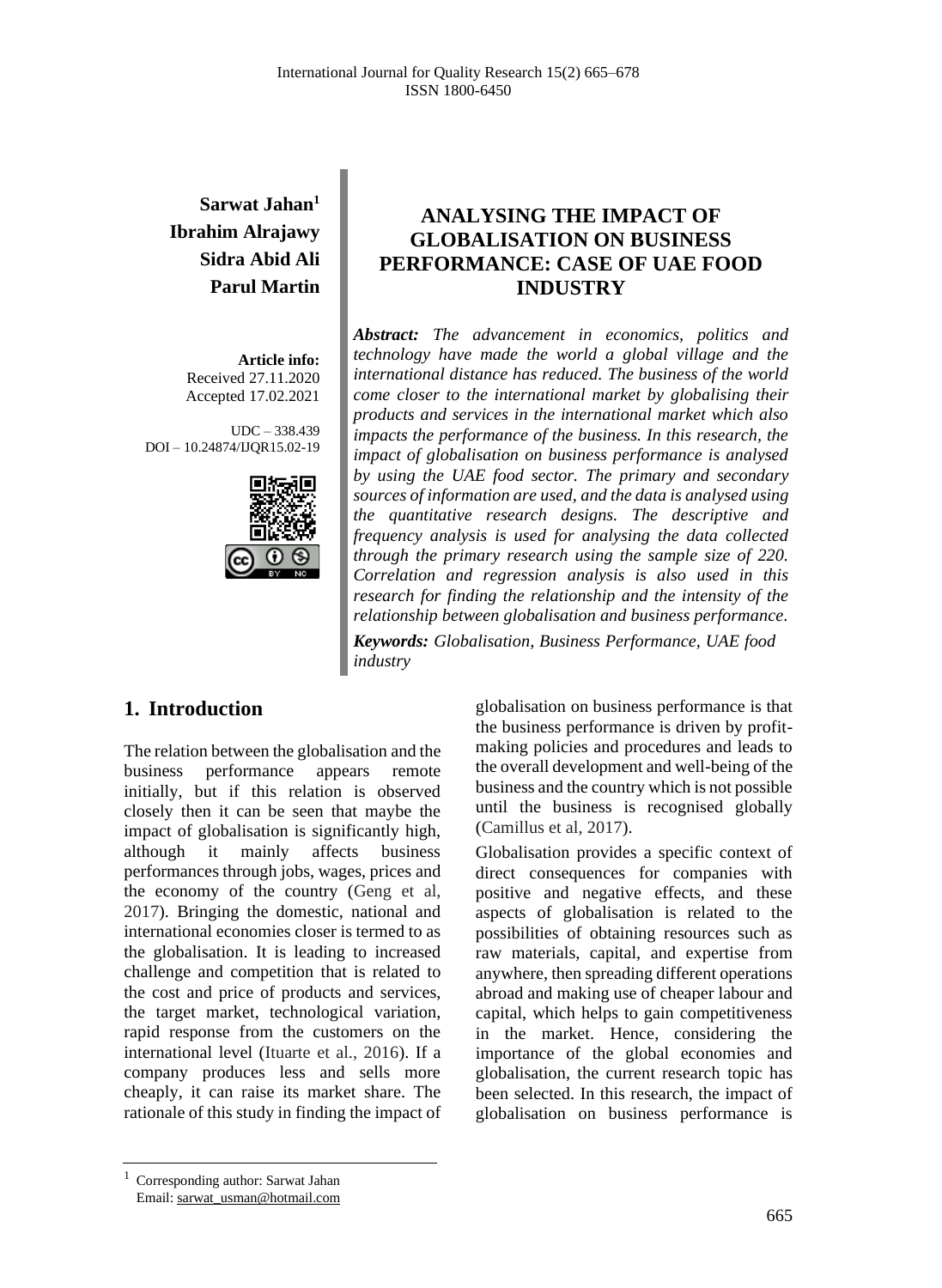

analysed by using the UAE food sector. The research question developed is:

*What is the impact of globalisation on Business Performance of the UAE Food Industry?*

# **2. Literature Review**

Globalisation is a broader concept which is based on linking the world in more sophisticated manners by increasing mutual relationships. It has opened up traditional and local market across the globe for increasing the trade and for promoting the relationships through mutual business interests. Globalisation is stapled with the revolution during the last decade of the 20th century which facilitated the cause massively. Sparke (2013) defined the term by claiming that globalisation is actually a combination of concepts for promoting social, political and economic interconnections among the countries. He noted that the phenomenon has resulted in a series of positive and negative impacts on the businesses. He also asserted that it has changed the business and market dynamics as well. Ten Brink (2013) pointed out that the economic interconnections among the countries are the most relevant to the businesses which are aimed to open up markets for the international players helping them make money across the globe. He further asserted that the impacts of the businesses are, however, not confined to the economic interests rather political and cultural differences are also impacting the businesses significantly.

Costs of business operations have remained a matter of high interest for the businesses as these not only impact the profitability of the businesses but also impacts the competitiveness and market position of the business. Rowley and Warner (2013) pointed out the business markets have changed dramatically during the past couple of decades which is backed by the globalisation. They argued that it has resulted in the development of a serious need for businesses

to change their production and supply chain strategies. They continued to emphasise by claiming that the businesses are required to minimise their operational costs for keeping themselves competitive in a market place. Dunning (2014) endorsed the stances of Rowley and Warner (2013) and further added that operational costs for the companies operating internationally work as a pressure. He continued by pointing out several factors including tariffs, long supply chains, labour costs, capital flows, and exchange rates. He asserted that these costs may add to the costs of the products and assumed to compete with the local productions. He pointed out that the costs of the products may, therefore, be higher than the costs of the local productions. Shenkar et al. (2014) highlighted that differences in regulatory and accountancy regulations of countries, the operational and managerial costs of the company may increase significantly denting the profit margins of the company due to an increase in the costs of the products. They further added that the costs of business may also increase due to an increase in the costs of supply chains resulting in an increase in the overall costs of the business. They continued and asserted that these costs may be managed by increasing dependence on local productions and procuring the inputs from local markets. Likewise, using some of the most efficient technological solutions may also help the company to minimise the managerial costs due to an increase in the efficiency of the management. Hitt et al. (2016) comprehensively discussed the impacts of globalisation on the cost structures and strategy of the company. They pointed out the struggle for being competitiveness and increase in the costs work as competing for ends for the businesses resulting in shrinkages in the profit margins of the company. They also highlighted that despite the reduction in tariffs due to international trade tariffs, transport costs continue to increase the operational costs of the company which may be minimised by increasing the local productions. It is important to consider that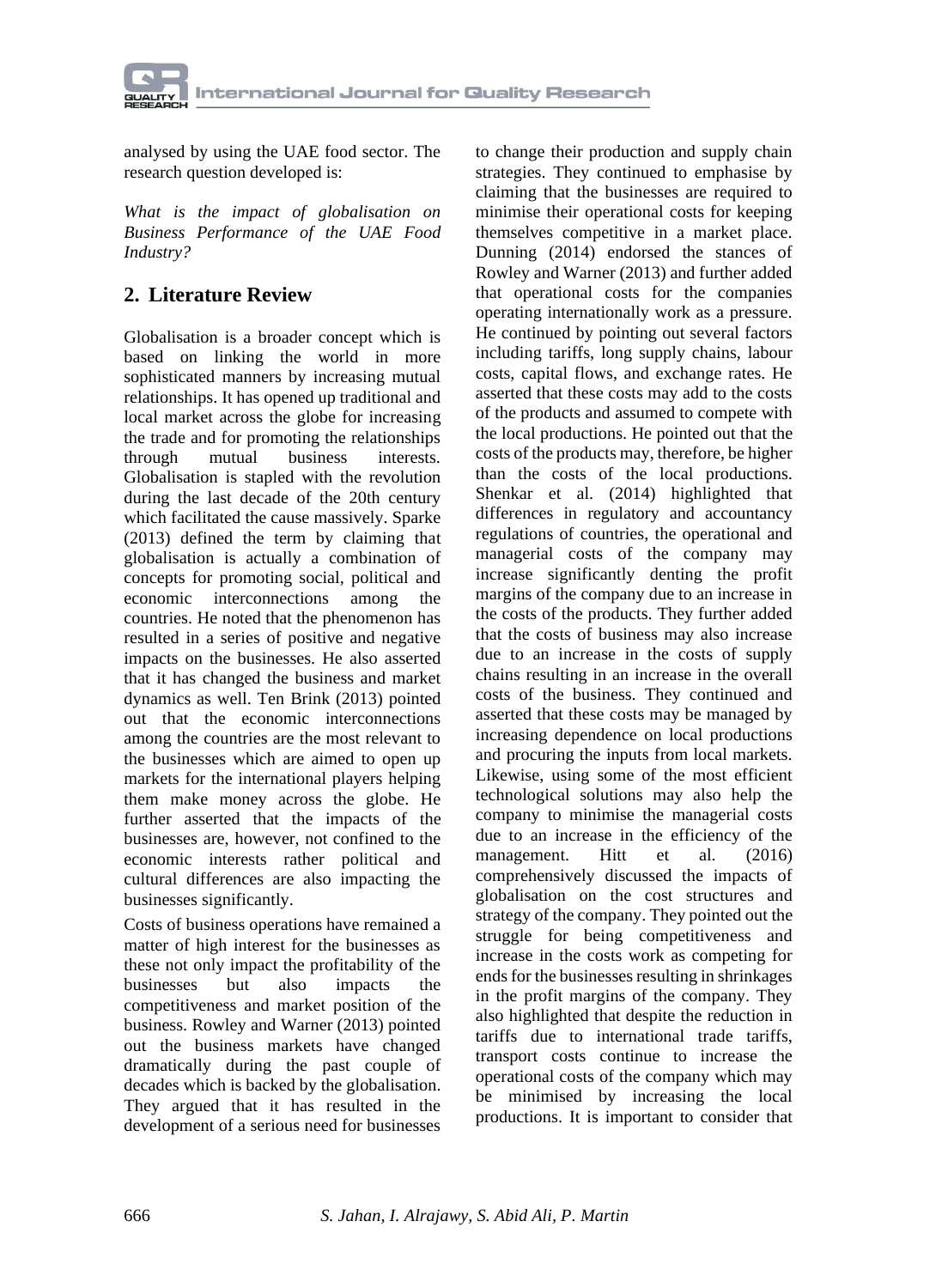the literature presented serious cost pressures for the company pushing the company under pressure/ likewise, the competitiveness of the company may also be challenged due to an increase in the costs of production and consequently higher prices of the products.

Globalisation is basically backed by the revolution in the field of information technology. Meanwhile, it has also exposed the companies to several technological changes for increasing the efficiency and accuracy of its operations including production and services. Monahan (2013) identified that technological advancements and globalisation are interlinked with each as globalisation is facilitated by the technological advancement and globalisation is facilitating the companies to adopt new technologies. He continued by arguing that globalisation urges the companies not only to keep themselves competitive by achieving the economies of scales but also to develop innovative products and services for the customers. He further asserted that local producers, due to increased familiarisation, may be more effective in the local markets unless innovative or differentiated products and services offered by international players. Ocloo et al. (2014) endorsed the stances of Monahan (2013) and added that using obsolete technology for production and services may hit the efficiency of the business processes which may result in a serious impact on the overall business performance. They further added that innovative technological solutions may help the company to decrease the costs of production and to increase the profit margins as well. They pointed out that massive changes in the technological process have been witnessed during the past couple of decades which has impacted every field of business including managerial efficiency, the efficiency of resource allocation, supply chains and quality of customer services. Likewise, the added that SMEs may use the latest technologies for penetrating the new markets by offering reliable and attractive products. Shenkar et al. (2014) pointed out that the efficiency of the

business processes is some of the major factors which are increasing the need for upgrading the technology periodically. They added that using traditional methods and technologies may impact the market shares and customer loyalty of the company. They continued by emphasizing that globalisation has facilitated the development of demanding nature among the customers which are resulting in a serious need for the customers to adopt upgraded technologies for producing innovative or differentiating products and services. Sustainability-focused corporate social responsibility activities can also reduce the cost of resources used, increase the efficiency of global businesses and make the most out of the profits, which can increase the company's performance (Jahan & Alrajawy, 2020).

The conversion of local markets into international markets has resulted in serious changes in the nature of markets and market dynamics. Likewise, the minimisation of barriers to entry in the new markets has also increased the number of market players in the business markets. Moreover, globalisation has also increased the diversity of products and services for the customers which has resulted in an increase in the competitiveness of the markets. Martin (2013) identified that the competitiveness for the businesses in international markets has increased massively due to an increased presence of market players and due to increased availability of competing products. He further noted that the competitiveness of the markets is also driven by increased customer awareness due to globalisation and exposure to international products. Aharoni (2014) endorsed the stances of Martin (2013) regarding the competitiveness of the globalised markets. He further added the intensity of the competition has increased significantly putting the companies under pressure not only for maintaining market shares but also for their existence. He asserted that the competition is largely baked by the globalisation which exposed the customers to the international markets making them more demanding.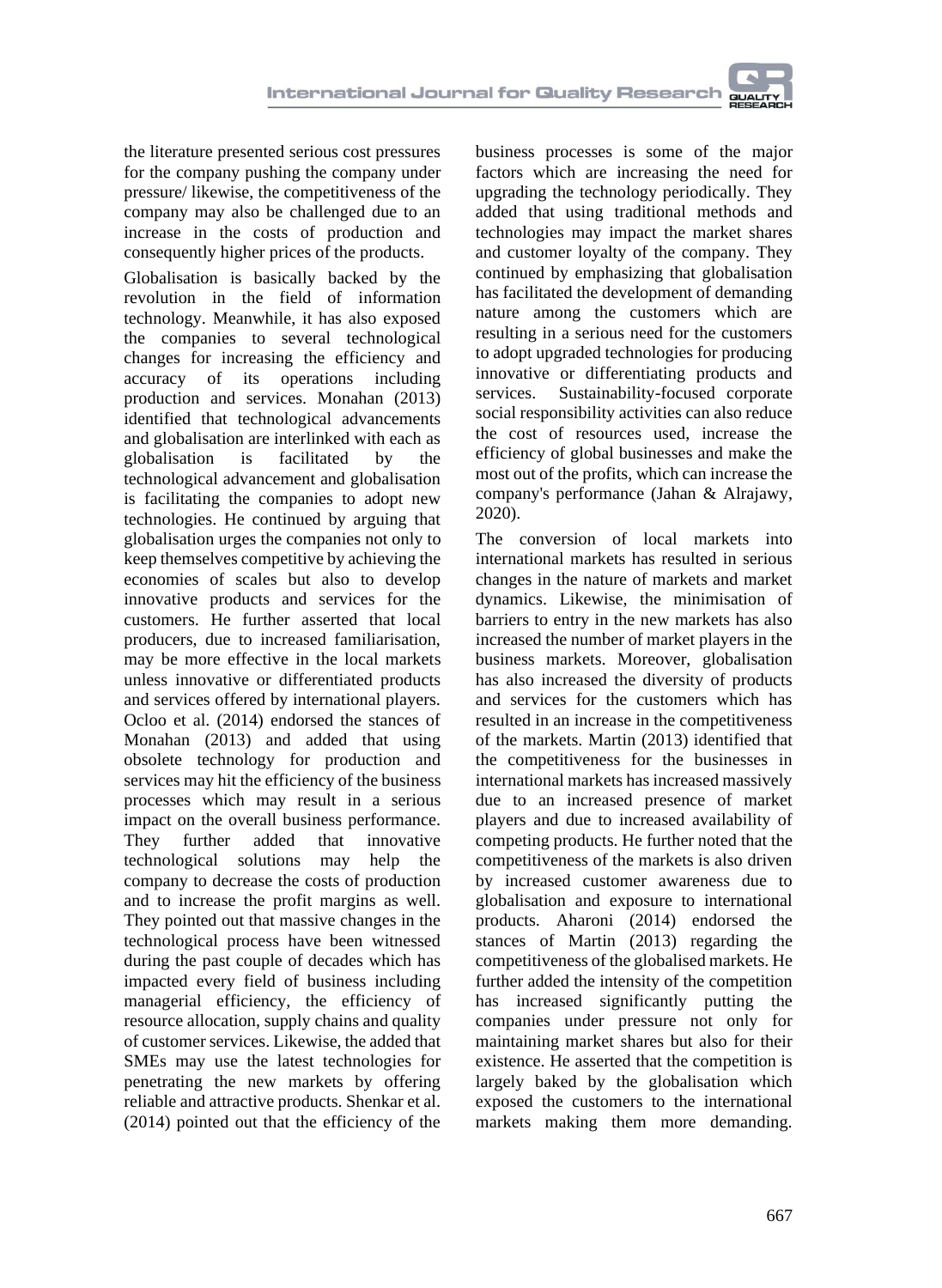

Adekola et al. (2016) pointed out the market dynamics have changed significantly for businesses during the past few decades and this change is largely backed by globalisation and advancement in the field of information technologies. They further added that these have resulted in an increase in the competitiveness of the markets urging the companies to adopt competitive strategies. They asserted that an increase in the competitiveness of the products and services has challenged the existence of the company seriously which has forced the companies to take relevant actions including product development strategies, product ranges offered by the companies, business plans, promotional or branding activities, and customer services for increasing the cost competitiveness of the company. Steger (2017) pointed out that the presence of more producers in the globalised markets has increased the availability of options for the customers who behave rationally for making a purchase decision. Offering identical products and services in such a cutthroat competition may not be a useful strategy for the business as the customer can avail of other options with more customized features.

The importance of economies of scales has increased for the business up to several folds for the businesses not only to cope up with cost pressures but also to maintain competitiveness in the market. Globalisation has played an important role in increasing the importance of economies of scale for the business (Jahan & Martin, 2019). Globalisation has impacted the allocation decision-making paradox of business significantly urging them to look for opportunity costs and alternative processes for maintaining the profitability and competitiveness of the company (Wilson, 2014). He added that acquisition and allocation of resources including human capital, financial capital, and technologies have become some of the major factors influencing decision-making. Payonk et al. (2015) argued that international business requires to achieve economies of scale not only for surviving but also for becoming successful. They further added that the definitions and indicators of economies of scale have significantly changed due to globalisation and advancement in technologies. They noted that the acceptable level of efficiency in the previous decade is no more feasible now as the new technologies and changes in market dynamics due to globalisation have made it quite relevant to adopt upgraded technologies. Wirtz et al. (2015) pointed out that the use of casual approaches and methods may put the company under pressure resulting in a serious compromise on the competitiveness of the company. They argued that globalisation has increased the need to adopt specialization for carrying out an operations international rather than rushing for an increase in the overall products and services of the company. They added that operating a process without specialization may seriously put a dent on the overall productivity of the company impacting the business performance seriously. Haron (2016) endorsed the stances of Wirtz et al. (2015) and further added that the use of specialized methods and techniques equally allow the company to choose methods and resources more rationally rather than relying on some of the specific methods. He further added that the selection, however, must be able to meet the standards set by the industry. He pointed out that customization options for meeting the local needs must also be limited to symbolic cases to avoid cultural differences, however, these must not impact the overall processes and economies of the scale seriously.

Globalisation has expanded business markets for the business allowing businesses to enter and operate in different geopolitical areas. It has resulted in an exposure of the company to more than one legal and political frameworks simultaneously. Taylor (2012) noted that the exposure of the companies to more than one political and legal frameworks, due to globalisation, impacts the business operations, management, strategies, and business performance seriously. He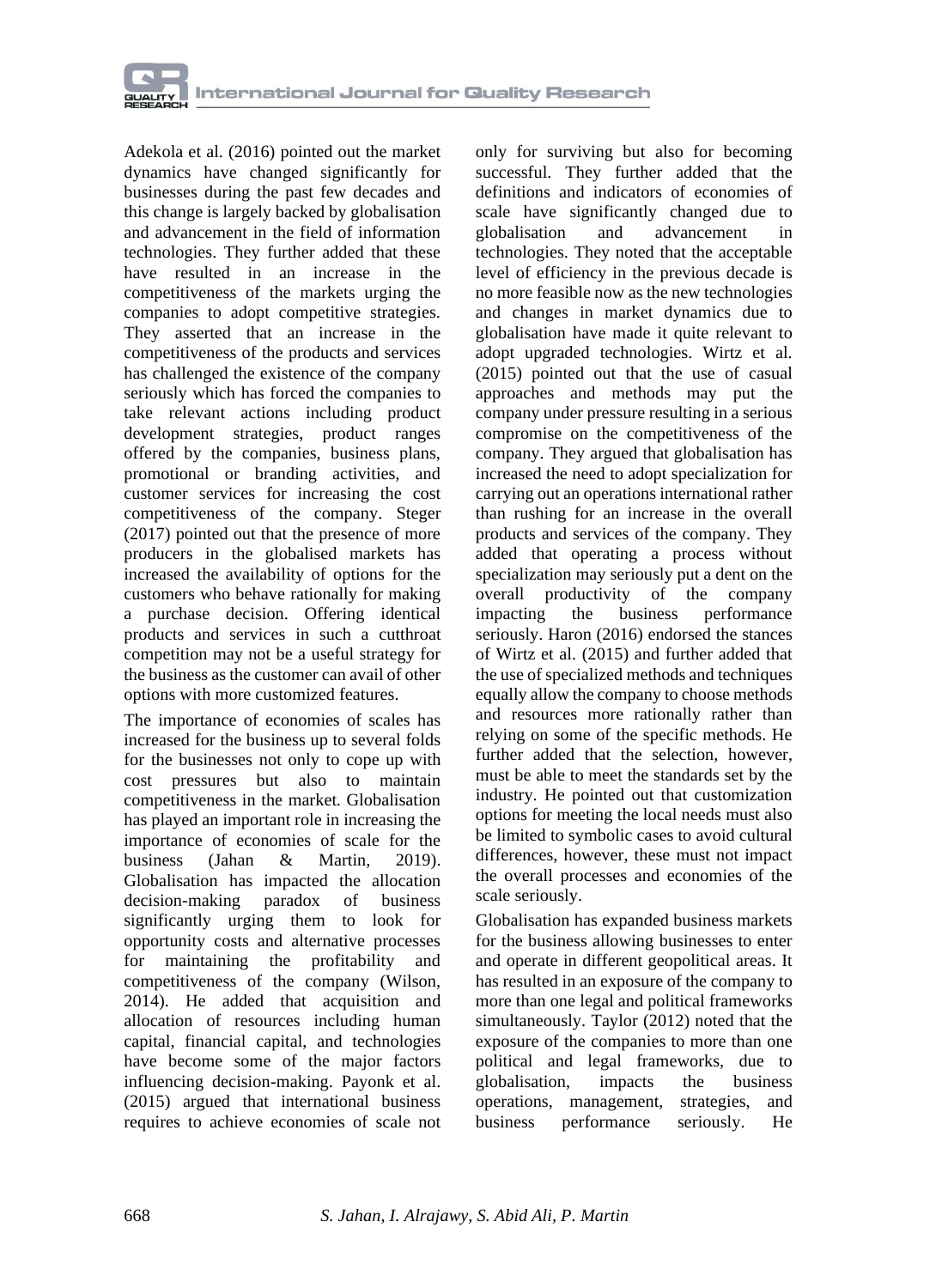continued by adding that the impact of the political interests on international businesses may also result in encouragements or discouragements of the business. Scott (2013) added that the political interests of a country may be deflected in its regulatory frameworks and economic policies of the country impacting the operations of the business in the geographic boundaries of a country. These differences continue to vary from time to time and country to country. He concluded that international businesses have to face different legal and political frameworks at a time which may impact business operations and business performance massively. Cavusgil et al. (2014) argued that the difference in political factors like political

stability and the rule of law may impact the business performance seriously(Valliappan Raju 2018). They pointed out that businesses operating in emerging economies or underdeveloped countries have to face serious issues with the local administration and political authorities as they, sometimes, use their powers to exploit the interests of the businesses for their personal benefits. Hamilton and Webster (2018) pointed out that political and legal factors are playing their important role in international businesses. They asserted that despite mutual trade and international business ethics, there is still a need to further improve the business environment for the businesses.



### **3. Methodology**

The current study is quantitative in nature which is based on first-hand information. The primary data has been collected for identifying a potential relationship between globalisation and business performance by

using survey method of data collection. Fowler (2013) identified that the survey method can be best used for carrying out a research study for identifying a relationship between two variables. The quantitative nature of the study highlights that the data collected for qualitative variables has been quantified by using Likert Scale.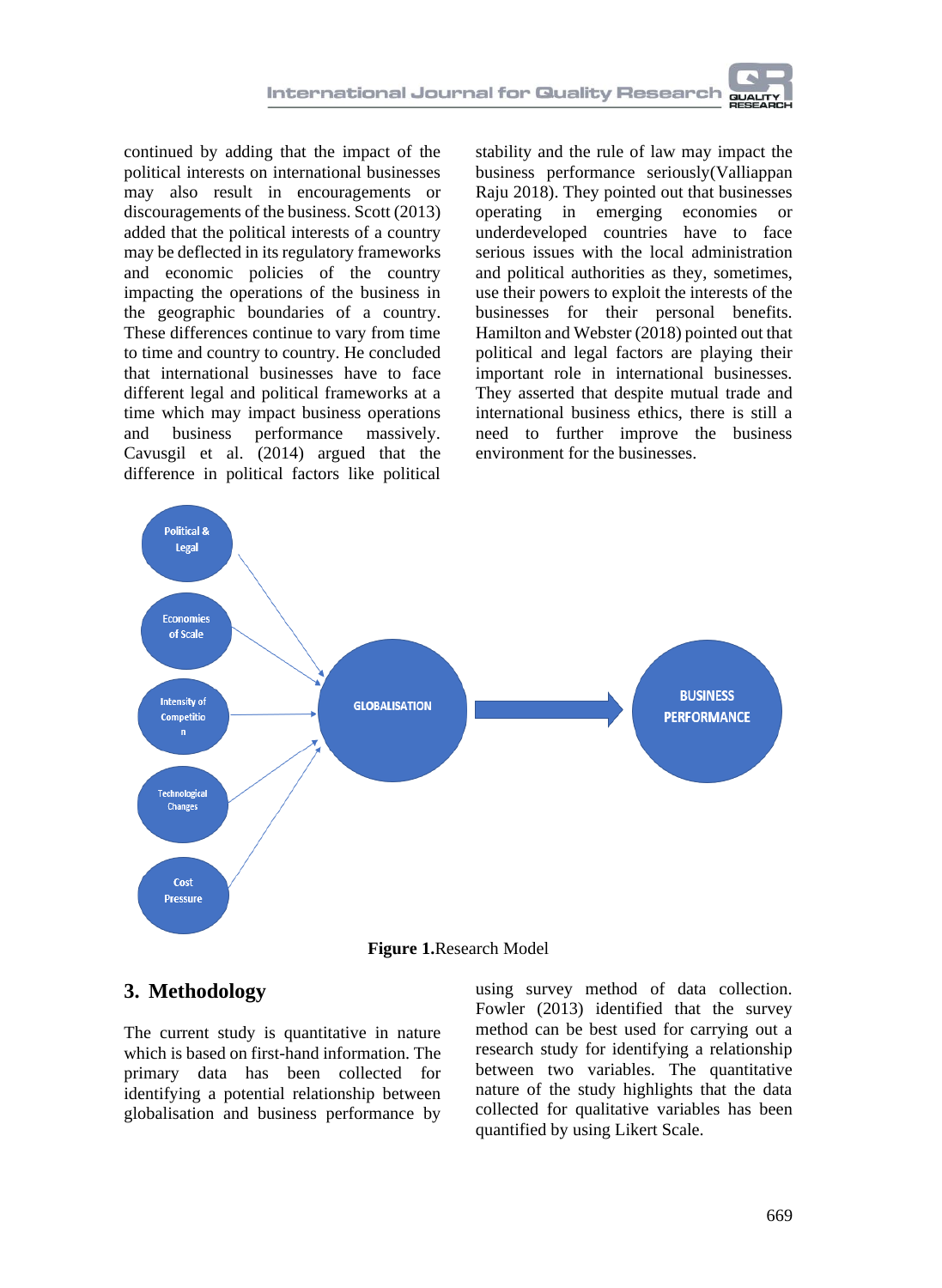

The data collection process of the current study has relied on both primary and secondary sources of information; however, the major reliance of the study was on the primary resources. Nardi (2018) identified that the survey method involves the data collected directly from the respondents for accessing the updated and relevant information. He also pointed out that it also helps in avoiding the use of manipulated data by the original collector for some reasons.

Therefore, heterogeneous purposive sampling method has been used in the current study allowing the author to include all of the relevant classes in the sample. It is a nonprobability sampling method which will also help the author to avoid bias. In the current study, a sample of 220, in total, have been exposed to the questionnaire during the data collection including 160 employees and 60 managers of different food companies operating in different Emirates of UAE.

The data collection process of the current study is the survey method which includes the exposure of the respondent to a questionnaire for responding to the series of questions.

The questionnaire is developed with due diligence to assure the data collection for all

of the required variables. The questionnaire development processes further included a scholarly review of the questionnaire before going live for identifying potential flaws for avoiding. The questionnaire included closeended questions for avoiding divergences and for sticking to the thrust of the study. Specifically, Likert Scale questions are used for rating the responses from 5 to 1 according to their opinion.

In the current study, the identification of the relationship between the variables has been conducted by using correlation and regression analysis. The study has included reliability analysis which have been discussed in the upcoming section. Likewise, the data analysis has also assured the fitness of the model allowing the reader to have an insight into the accuracy of instrument used variables and data collected. Precisely, the data analysis of the current study has assured the conversion of the raw data into the interpretable form allowing the author to develop results.

Heale and Twycross (2015) pointed out that the reliability of a study must be maintained for maintaining the quality of the study. They argued that a compromise on validity and reliability can result in a compromise on the quality of the study. Biases in the data collection methods and quality of the instrument used may create serious reliability and validity concerns. The selection of heterogeneous purposive sampling method is aimed to minimise such biases from the data as it not only increases the diversity of the data but also assures the representation of the population.

Despite this precautionary measure, Cronbach's Alpha value has also been calculated for identifying the exact value of reliability and validity.

# **4. Findings and Discussion**

The descriptive analysis shown in Table 1 is also done on the primary data collected from the questionnaire survey for the quantitative research design.

|                             | N   | Minimum | Maximum | Mean   | Std.<br>Deviation |
|-----------------------------|-----|---------|---------|--------|-------------------|
| Globalization               | 220 | 00.1    | 5.00    | 3.0855 | .99866            |
| <b>Business Performance</b> | 220 | .00.    | 5.00    | 3.9114 | .97929            |
| Valid N (listwise)          | 220 |         |         |        |                   |

|  | <b>Table1.</b> Descriptive Statistics |
|--|---------------------------------------|
|  |                                       |

Usage of the descriptive analysis for this research identifies the elementary characteristics of the data in the analysis and provide clear summaries of the test and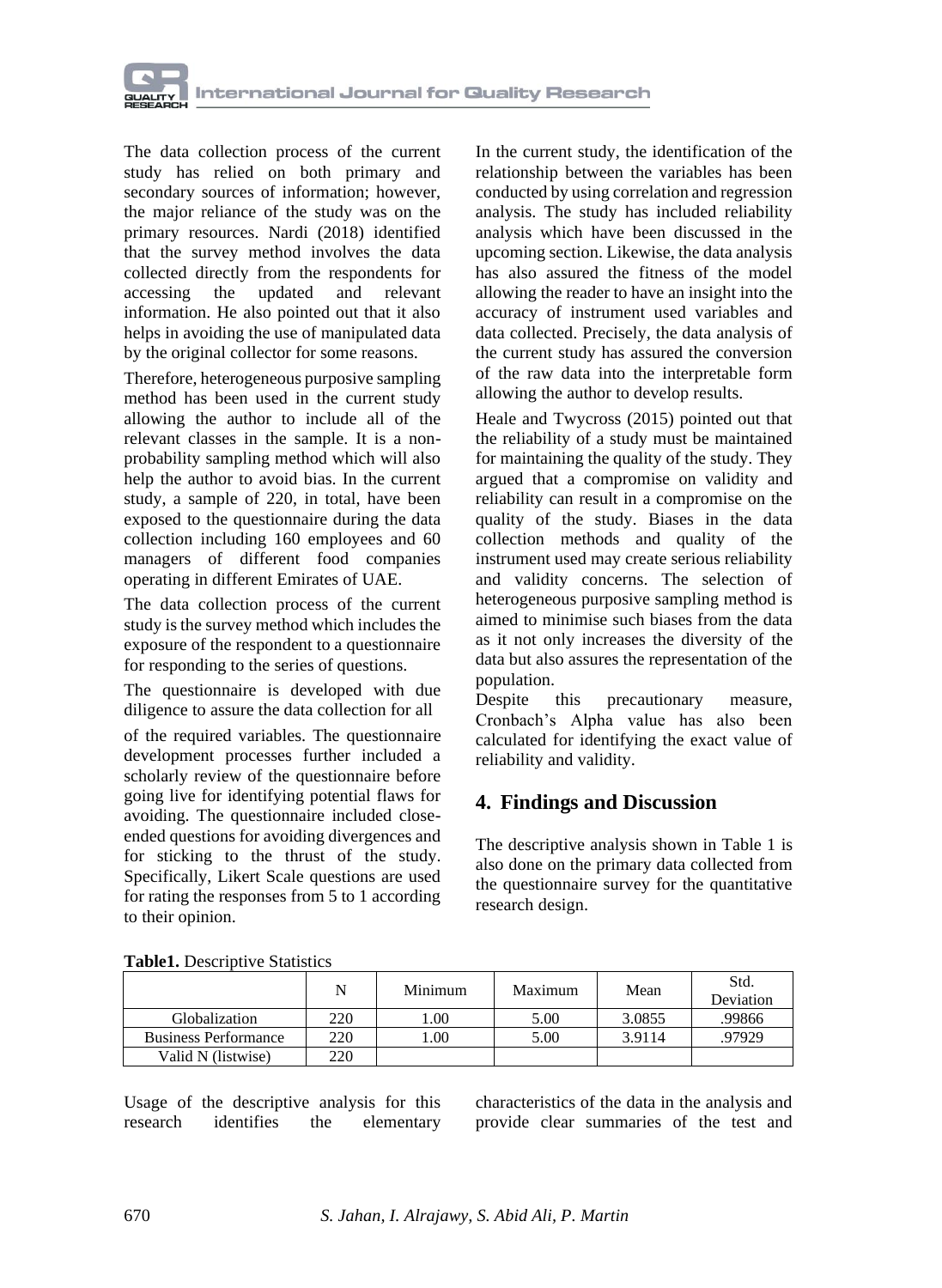quantities (Zook, 2018) This analysis is the basis for practically all quantitative data analysis together with simple graphical or visualisation analysis. The below chart of the descriptive statics for this research shows the minimum value of the globalisation to be 1.00 which means disagree and the maximum value is 5.00 which means the agreement, the man value of the globalisation is found to be 3.08 which means that the questions about globalisation were mostly ticked neutral by the respondents. Moreover, the descriptive statics of the business performance shows the minimum value of 1.00 which means disagree and maximum value of 5.00 which means

agree, but the mean value of the business performance is 3.9 which implies that most of the questions about the business performance were agreed by the participants.

In Table 2, Pearson correlation test was run on SPSS 21 in way to check the correlation among the variables. It is assumed that correlation is substantial if incase the p rate is fewer than 0.05 and most important if the worth of p is not more than 0.0. coefficient of correlation among two variables must be less than 0.80 and in case it is not less than 0.80 then it creates the issue of multicollinearity.

|                 |                           | Globalization | <b>Business Performance</b> |
|-----------------|---------------------------|---------------|-----------------------------|
|                 | <b>Pearson Corelation</b> |               | .520                        |
| Globalization   | Sig. (2-tailed)           |               | .000                        |
|                 |                           | 220           | 220                         |
|                 | <b>Pearson Corelation</b> | .520          |                             |
| <b>Business</b> | $Sig. (2-tailed)$         | .000          |                             |
| Performance     |                           |               | ንንበ                         |

**Table 2.** Correlation Analysis

By using the correlation analysis for this research about determining the impact of globalisation on the business performance, the relationship between the dependent and independent variable is identified.

The model summary in Table 3 shows the connection between the dependent and independent variables.

| Model | **   | R Square | <b>Adjusted R Square</b> | Std. Error of the Estimate |
|-------|------|----------|--------------------------|----------------------------|
|       | .520 | .270     | .267                     | 83841                      |

The correlation analysis depends upon two values the one is Sig value and another is the Pearson correlation value, the Sig value represents the existence of the relation between two variables and Pearson correlation value represents how weak, strong or moderate is the link between the variables under study. The Pearson correlation scale is from  $+1$  to  $-1$ , the value of 0 on this scale represent no relation between the variables, the value less than 0.7 represents the moderate link and the values that lie between

0.7 and 0.9 represents the strong relationship between the variables (Zhou et al., 2016).

In this research the independent variable is globalisation and the dependent variable is business performance, and the Sig value for these variables s found to be .000 which is less than the standard value of 0.05. The sig value implies that the relationship exists between globalisation and business performance. Moreover, the Pearson correlation value is found to be 0.520 which implies that there is a moderate relation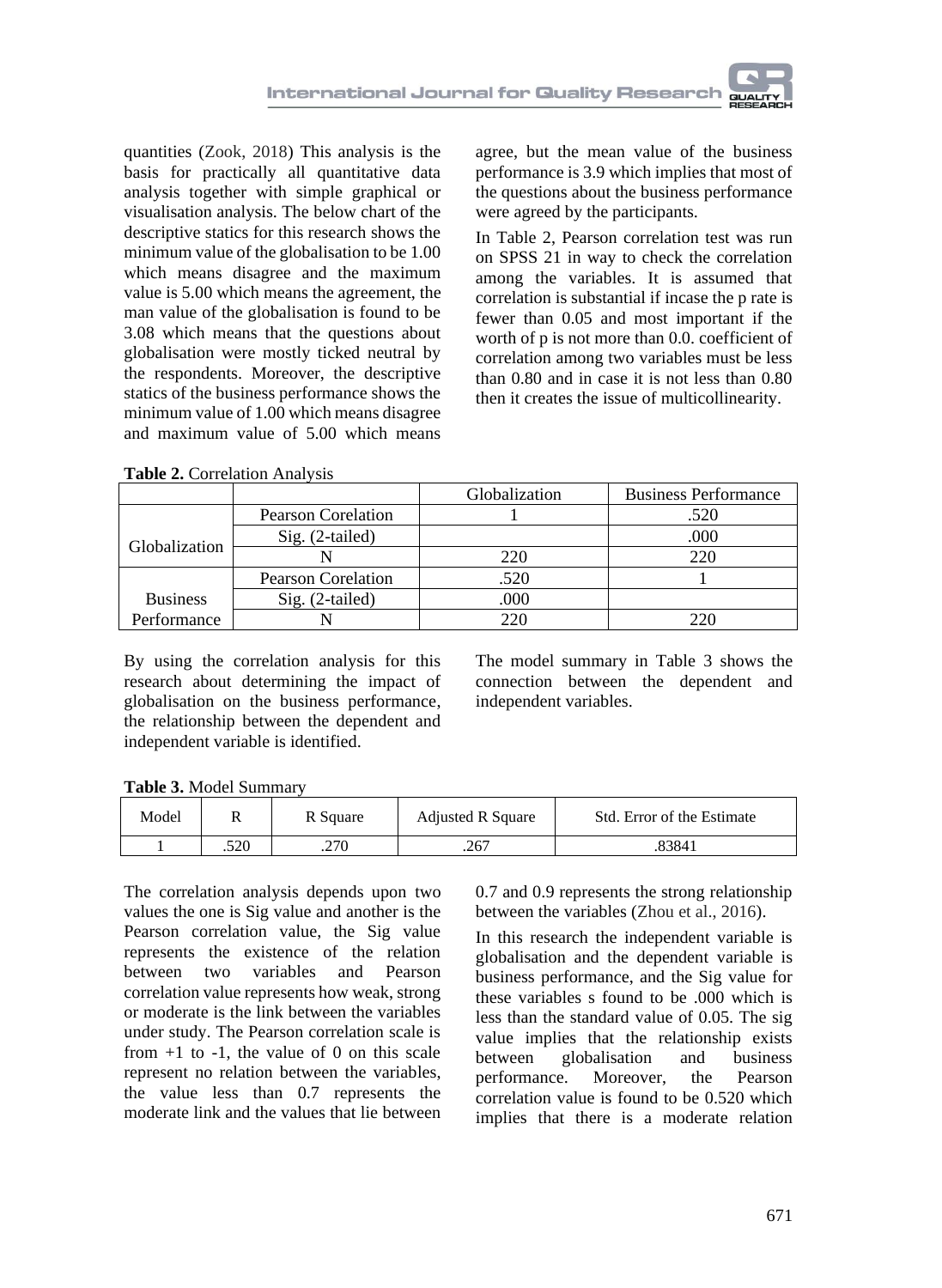

between the globalisation and the performance of the business.

#### **4.1. Regression Analysis**

Regression analysis for this research is used to identify the factors that impact the topic of research. The regression analysis, in general, determines the factor which is most important for the study. It further demonstrates factors and variables impacts or varies each other (Gunst, 2018).

The regression analysis of this research about determining the impact of globalisation on the business performance of the UAE food sector yields the R square value 0.270 listed in the model summary below. The value of the R

square determines the familiarity of the data to the line of regression. From the model summary below it can be observed that the 1 unit change in the globalisation impacts business performance with the rate of 27% which is less than the standard 50%, which means that 27% variations can come in the independent variable which is the business performance in this research.

In the ANOVA table given below in Table 4, the Sig value is determined to be 0.000 which implies that there exists a link between the globalisation and business performance.

The beta value of this research in the coefficient table 5 is 0.520, reflecting a moderate relation between the variables under study.

**Table 4.** Anova<sup>a</sup> Table

| <b>LAVIC T.</b> AHOVA LAVIC |                |     |             |        |                   |  |  |
|-----------------------------|----------------|-----|-------------|--------|-------------------|--|--|
| Model                       | Sum of Squares | Df  | Mean Square |        | Sig.              |  |  |
| Regression                  | 56.784         |     | 56.784      | 80.783 | .000 <sup>b</sup> |  |  |
| Residual                    | 53.237         | 218 | .703        |        |                   |  |  |
| Total                       | 210.022        | 219 |             |        |                   |  |  |

#### **Table 5.** Table of Coefficients

| Model         | <b>Unstandardized Coefficients</b> |            | <b>Standardized Coefficients</b> |       | $\mathrm{Sig}$ |
|---------------|------------------------------------|------------|----------------------------------|-------|----------------|
|               |                                    | Std. Error | <b>B</b> eta                     |       |                |
| (Constant)    | 2.338                              | 184        |                                  |       | 000            |
| Globalization | 510                                | .057       | 520                              | 8.988 | .000           |

#### **4.2. Reliability Analysis**

For the reliability analysis of this research, the Cronbach's Alpha value is used below in Table 6. The properties of measurement scales and the elements that make up the scales can be studied using reliability analysis.

The reliability analysis is considered important for every research as it determines the internal consistency of the results in the research which also shows the credibility of the study. Cronbach's Alpha value determines the internal consistency of the items and the group of items in the questionnaire survey (Bonett, 2015). For the following research, the Cronbach's Alpha value in the reliability statics given below in Table 6.

#### **Table 6.** Reliability Analysis

| Cronbach's Alpha | N of items |
|------------------|------------|
|                  |            |

It is found to be 0.893 which is greater the standard value of 0.7; implies that the items of this research are internally consistent and reliable. Therefore, the research is also reliable and the research will give consistent outcomes if repeated again.

#### **4.3. Discussion**

In the discussion of this research study, it is originated that the globalisation is the process of emerging the domestic, national and international economies of the world together to increase the performance of the businesses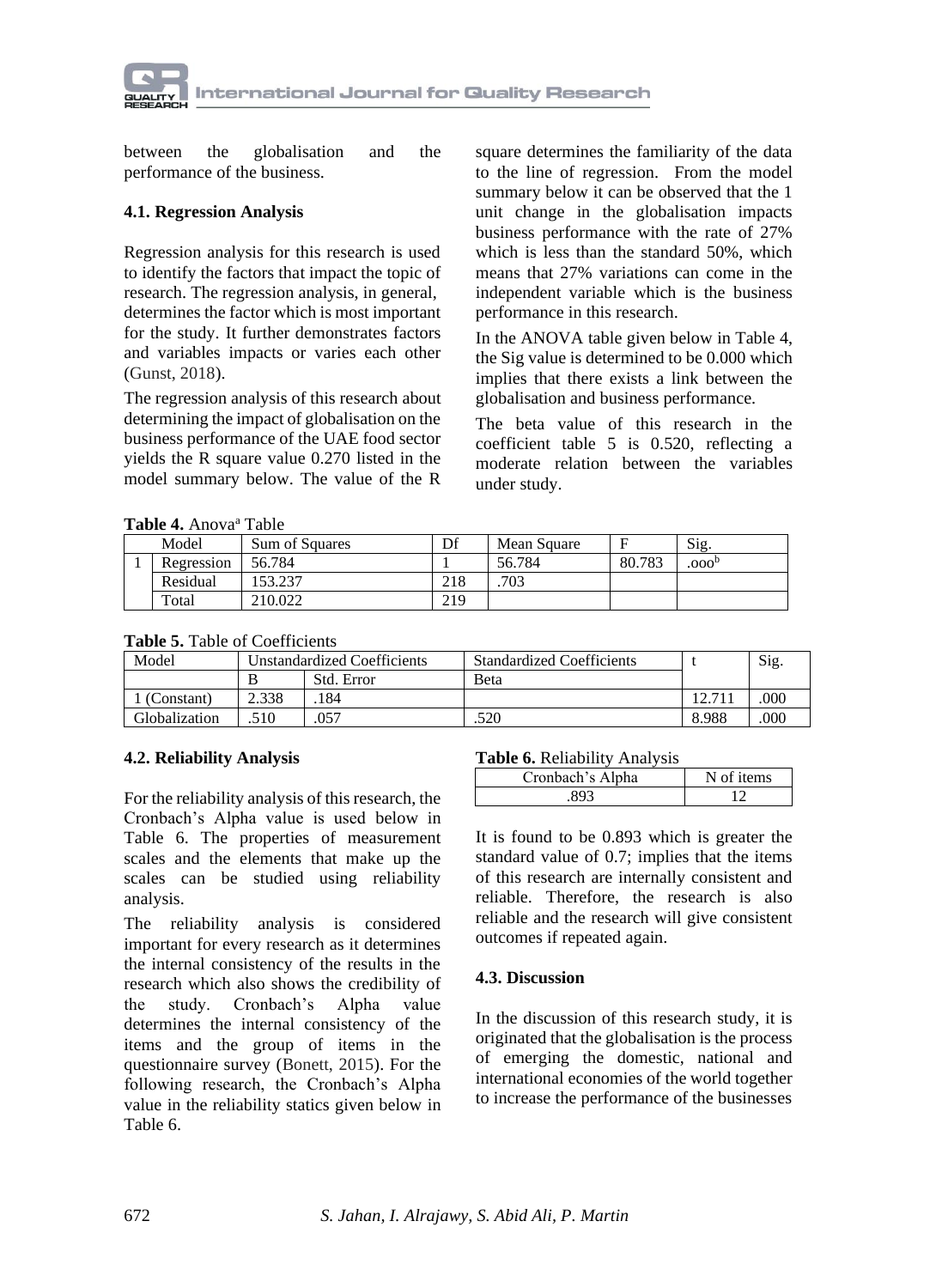around the world. Also, according to Crane (2019), describes that the globalisation is a process of integrating and interacting the people from various nations, different businesses, and governments, and it is also a<br>process determined by international process determined by international investment and trade supported by the advanced technology. Different people and the businesses have invested in the international trade for maximising efficient outcomes of their investments(Valiappan Raju 2019).

In this research, it is also found out that how the globalisation's factors have impacted the business performance. The factors include the cost pressure, technological changes, political, legal and economic factors etc. that impacts the business performance. From the study conducted by Feng et al (2016), reveals that the cost pressure increases the competition in the market. Also, the cost of the low tariff for international trade for the business make their performance efficient. It is overall found out that the globalisation has somehow impacted the business performance in a positive way. According to the study conducted by Weaver et al. (2017), describes that the global change and advancement in technologies impacted the sectors in a various way. The use of advanced technology not only increase the production but also decrease the cost of the production, benefiting the business. The globalisation has also decreased the cost of various raw materials obtained internationally for the various manufacturers of the products. The primary data collected through the questionnaire survey reveals that globalisation has positive impacts on improving the performance of the business. From the data gathered it is also found out that the globalisation has helped the firms in spreading their business on an international level and gaining the customers worldwide. According to the author Perraton (2019), reveals that the globalisation spread the business internationally by reducing the cost of communication, transportation of the products on the international level. From the primary data, it is also found out that the

globalisation takes part in the new market emergence improving the business's performance. Moreover, specifically for the food sector globalisation has eased in identifying the potential customers around the world, not only builds a good image of the business globally but also benefits the business in terms of performance efficiency.

After analysing all the data gathered from the primary and secondary sources, it is found out that the globalisation has created a significant impact on business performance in a positive way. It is also found out that the business that wants to be successful for a long term, work hard for the global recognition, increasing the efficiency of their performance which in turn give the business a profit once it is globally exchanging products in the international market. Moreover, analysing after analysing the primary data it is also found out that there exists a moderate relation between globalisation and the business performance, also the research is internally consistent and reliable.

# **5. Conclusion**

The overall findings and collected data revealed the significant impact of Globalisation on the business performance of the UAE food industry. The data collected from primary, as well as secondary sources, resulted in the high importance of Globalisation and related strategies to increase the market expansion, especially with respect to the food and beverage industry. With the help of collected, it is found that with the increased concern towards Globalisation, there is a high chance of enhancement in international and national economies. It is concluded by the research study there is a number of benefits of Globalisation towards business practices as it helps to reduce the cost of the products. Among the number of benefits, it is concluded that there is easy access observed of products in the food industry, because of the factor of Globalisation. The findings focused on the evaluation of products and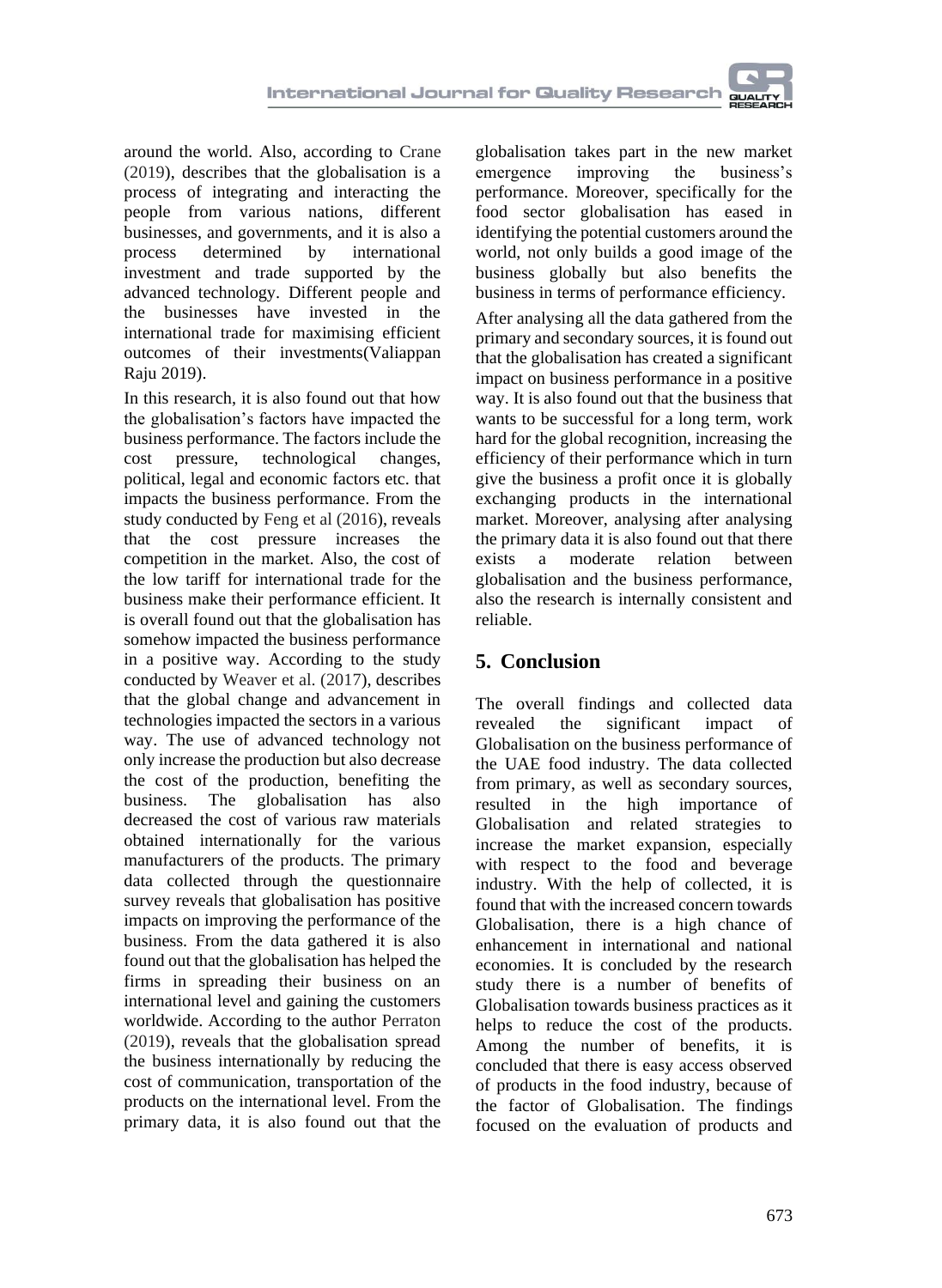services as it has resulted that Globalisation helps to provide the services and products in cheap prices where it is considered as an effective technique to grasp the attention of consumers. The research study gave an understanding of the factors highly affecting Globalisation including the cost pressures, technological changes, intensity of competition, economies of scale and political and legal factors. With the secondary sources, it is obtained that Globalisation has an impact on business operations, management, strategies and business performance seriously.

In contrast to this, it is revealed by the collected data that business activities related to the food industry within the UAE have to face serious issues with the local<br>administration and political authorities political authorities because of the globalisation as it is not that easy to transfer the products and services from one country to another. Within the research study, there is a high focus on the factors of Globalisation that contribute to expanding the business activities as the activities of globalisation helps to increase the economies of scale. Oppose to this, globalisation somehow restricts the technological development as according to the collected data, however, it is mentioned in previous research studies that technological advancement is one of the essential factors of globalisation affecting the business performance. Added to this, it is concluded that globalisation also directs to increase the possibility rate within the food industry as the technological changes globally are contributing to present new ideas and products. The result reflected that globalisation gives an opportunity in the form of possibilities that can easily be obtaining resources such as raw materials, capital, and expertise to involve in business activities. The high rate of the possibility of new ideas is responsible to attract the attention of consumers. In order to analyse the importance of globalisation, it is observed that the emergence of globalisation with respect to its factors reflected the expansion of business

activities. The findings showed a high rate of market emergence due to the globalisation as market expansion activities are highly affected by the practices of globalisation.

There is an impact of globalisation found on the market rate as a high intensity of the competition contributing to increase the pressure on the companies, in order to maintain the market share. Not limited to this, the results claimed that the presence of more producers in the globalised markets has increased the availability of options, this is only possible because of the globalisation. It has resulted that globalisation helps to minimise the market entry rate where the reduction in market entry allows the business markets to increase the number of market players. Moreover, it is observed that globalisation is one of the main reasons for market dynamics to change the management of business significantly. With the changing<br>in technological advancement and in technological advancement development in business criteria, there are high chances for the UAE food industry to decrease the cost of production of products and services. Added to this, the technological advancement due to the globalisation also has an impact on every field of business whether related to managerial efficiency, supply chains and quality or efficiency of resource allocation for effective customer services.

With the result that there is a significant impact of Globalisation on business performance, there is a need for the food industry of the UAE to design some advanced strategies to deal with the trade imbalances. It is obvious that Globalisation allows the countries to tackle the big trade and high investment rate but, there is a need to create relevant policies in order to get an accurate outcome. With the benefits of Globalisation and expansion of business activities, there is a need for some standardisation that makes firms stable to dominate the domestic market. With this, there is a need to consider some strategies by the food industry of the UAE for managing the dominant global brands as dominant brands and the high technology market is considered as the key factor to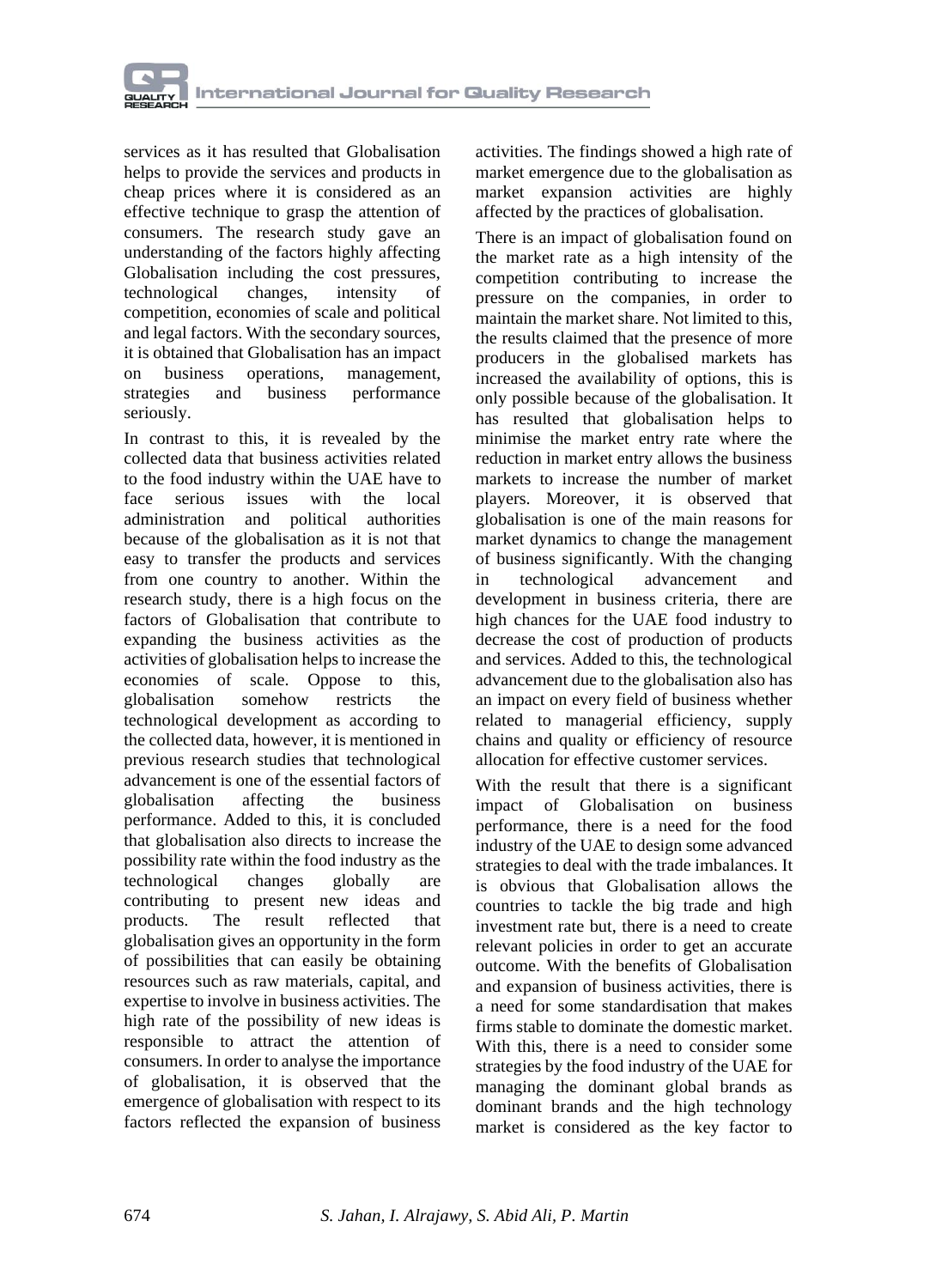expand the economy.

The research topic under study is highly beneficial for the future food market as there is high Globalisation acceptance found in the market. In this context, the understanding of importance about the Globalisation in business practices will help the food and beverage industry to design relevant strategies. With respect to the organisational level, the findings from the current research will help the management of organisations to enhance the growth rate of profits. Added to this, the understanding of the concepts will help business organisations to develop suitable relationships with the international

market. With this, the study will give a better understanding of the risk to adopt globalisation strategies that help to secure the business practices to face the threat of competitors. The accomplishment of objectives by this research study will help to know about the free movement of services and goods, that will directly give productive results, specifically for the food industry of the UAE.

**Acknowledgment:** I would like to thank and dedicate this research paper to my family, colleagues and my academic supervisors who supported me in all my decisions and encouraged me to walk down my own path.

### **References:**

- Adekola, A., & Sergi, B.S., (2016). *Global business management: A cross cultural perspective*. Routledge.
- Aharoni, Y. (2014). *Coalitions and Competition (Routledge Revivals): The Globalisation of Professional Business Services.* Routledge.
- Bonett, D. G., & Wright, T. A. (2015). Cronbach's alpha reliability: Interval estimation, hypothesis testing, and sample size planning. *Journal of Organisational Behavior*, *36*(1), 3- 15. [doi.org/10.1002/job.1960](https://doi.org/10.1002/job.1960)
- Camillus, J., Bidanda, B., & Mohan, N.C., (2017). *The business of humanity: Strategic management in the era of globalisation, innovation, and shared value*. Productivity Press.
- Cavusgil, S. T., Knight, G., Riesenberger, J. R., Rammal, H. G., & Rose, E. L. (2014). *International business.* Pearson Australia.
- Dunning, J. H. (2014). *The Globalisation of Business (Routledge Revivals): The Challenge of the 1990s.* Routledge.
- Feng, T., Cai, D., Wang, D., & Zhang, X. (2016). Environmental management systems and financial performance: The joint effect of switching cost and competitive intensity. *Journal of cleaner production*, *11*(3),1311-1323. [doi:/10.1016/j.jclepro.2018.07.104](https://doi.org/10.1016/j.jclepro.2018.07.104)
- Fowler Jr, F.J. (2013). *Survey research methods*. Sage publications.
- Geng, R., Mansouri, S. A., & Aktas, E., (2017). The relationship between green supply chain management and performance: A meta-analysis of empirical evidences in Asian emerging economies. *International Journal of Production Economics*, *183*, 245-258. doi:/10.1016/j.ijpe.2016.10.008
- Gunst, R. F. (2018). *Regression analysis and its application: a data-oriented approach*. Routledge.
- Hamilton, L., & Webster, P. (2018). *The international business environment.* Oxford University Press.
- Haron, A. J. (2016). Standardized versus localized strategy: The role of cultural patterns in society on consumption and market research*. J Account Mark, 5*(1), 2-13. [doi:/10.1080/24694452.2016.1243039](https://doi.org/10.1080/24694452.2016.1243039)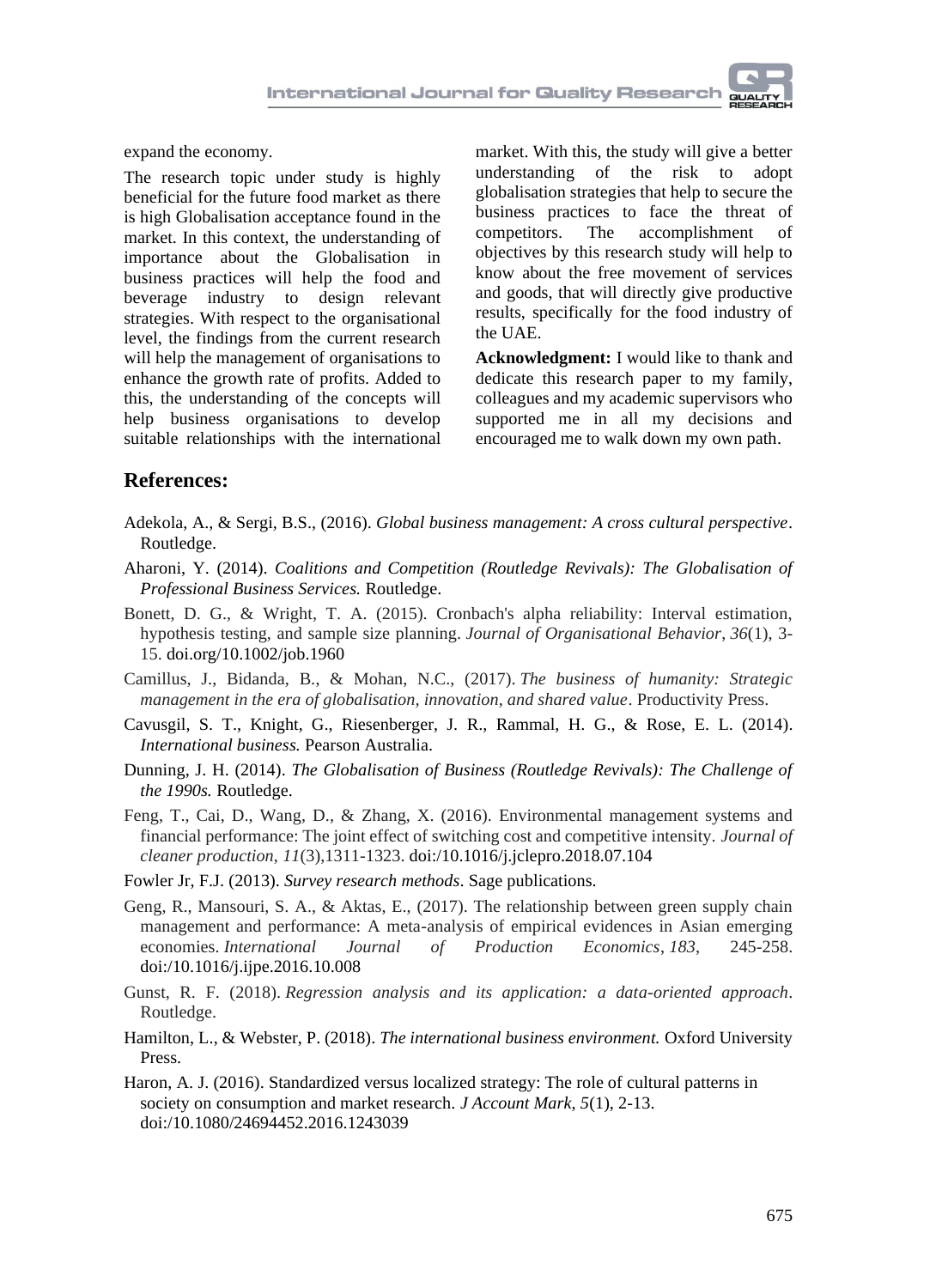- Hitt, M. A., Ireland, R. D., & Hoskisson, R. E. (2016). Strategic management: Concepts and cases: Competitiveness and globalisation.
- Heal, R., & Twycross, A. (2015). Validity and reliability in quantitative studies. *Evidence-based nursing, 18*(3), 66-67. [doi:/10.1016/j.jclepro.2017.10.201](https://doi.org/10.1016/j.jclepro.2017.10.201)
- Ituarte, I. F., Khajavi, S. H., & Partanen, J., (2016). Challenges to implementing additive manufacturing in globalised production environments. *International Journal of Collaborative Enterprise*, *5*(3),232-247. [doi: /10.1108/RPJ-11-2017-0238](https://doi.org/10.1108/RPJ-11-2017-0238)
- Jahan, M. S., & Martin, M. P. (2019). Exploring the Value of Your Website Analytics. *EPRA International Journal of Economic and Business Review, 4*(2), 66-69. doi: 10.36713/epra2999.
- Jahan, S., & Alrajawy, I. (2020). Exploring the relationship between Corporate Social Responsibility (CSR) and Organisational Profitability-A study of the UAE Manufacturing Industry. *International Journal of Psychosocial Rehabilitation, 24*(3), 5077-5087. doi: 10.37200/IJPR/V2413/PR2021129.
- Martin, S. (2013). Globalisation and the natural limits of competition. In the International Handbook of Competition–Second Edition. Edward Elgar Publishing.
- Monahan, T. (2013). Globalisation, technological change, and public education. Routledge.
- Nardi, P. M. (2018). *Doing survey research: A guide to quantitative methods*. Routledge.
- Ocloo, C. E., Akaba, S., & Worwui-Brown, D. K. (2014). Globalisation and competitiveness: Challenges of small and medium enterprises (SMEs) in Accra, Ghana. *International Journal of Business and Social Science,* 5(4).
- Payonk, K., Lyashenko, V., & Kvilinskyi, O., (2015). Operation of a business entity in the context of globalisation.
- Perraton, J. (2019). The scope and implications of globalisation. In *The Handbook of Globalisation,* Third Edition. Edward Elgar Publishing
- Rowley, C., & Warner, M., (2013). *Globalisation and competitiveness: big business in Asia*. Routledge.
- Scott, A. ed. (2013). *The limits of globalisation*. Routledge.
- Shenkar, O., Luo, Y., & Chi, T., (2014). *International business*. Routledge.
- Sparke, M. (2013). *Introducing globalisation: Ties, tensions, and uneven integration.* John Wiley & Sons.
- Steger, M. B., (2017). *Globalisation: A very short introduction*. Oxford University Press.
- Taylor, S. D., (2012). *Globalisation and the Cultures of Business in Africa: from patrimonialism to profit.* Indiana University Press.
- Ten Brink, T. (2013). Paradoxes of prosperity in China's new capitalism. *Journal of Current Chinese Affairs, 42*(4),.17-44. [doi:/10.1177/186810261304200402](https://doi.org/10.1177%2F186810261304200402)
- Weaver, P., Jansen, L., Van Grootveld, G., Van Spiegel, E., & Vergragt, P., (2017). *Sustainable technology development*. Routledge.
- Wilson, J. (2014). *Essentials of business research: A guide to doing your research project*. Sage.
- Wirtz, J., Tuzovic, S., & Ehret, M. (2015). Global business services: Increasing specialization and integration of the world economy as drivers of economic growth. *Journal of Service Management, 26*(4), 565-587.
- Zhou, H., Deng, Z., Xia, Y., & Fu, M., (2016). A new sampling method in particle filter based on Pearson correlation coefficient. *Neurocomputing*, *21(*2), 208-215. [doi:/10.1016/j.neucom.2016.07.036](https://doi.org/10.1016/j.neucom.2016.07.036)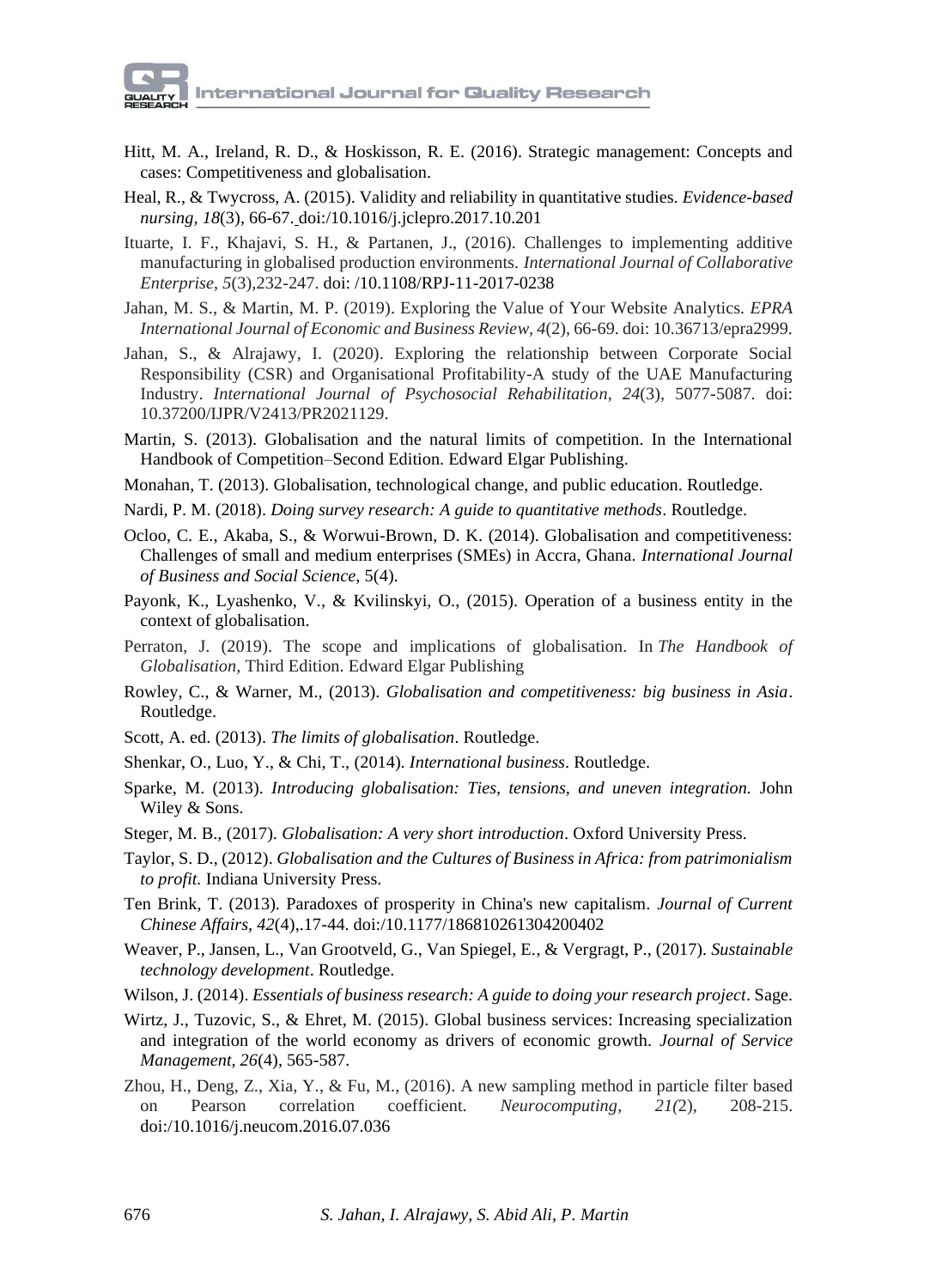

Zook, K. L., & Pearce, J. H. (2018). Quantitative descriptive analysis. *Applied Sensory Analy of Foods.* Routledge

**Sarwat Jahan** Lincoln University College, Selangor Darul Ehsan, Malaysia sarwat\_usman@hotmail.com **Ibrahim Alrajawy** Lincoln University College, Selangor Darul Ehsan, Malaysia ibrahim2alrajawy@gmail.com

**Sidra Abid** Universiti Sains Malaysia, Penang sidra\_hasib@yahoo.com

**Parul Martin** City University College of Ajman, UAE parul.martin@gmail.com

### **Appendix: (Survey)**

- Q1: What is your gender?
- $\square$  Male
- $\Box$  Female
- Q2: How old are you?
- $\Box$  20-25
- $\Box$  26-35
- $\Box$  36-45
- $\Box$  46-50
- $\Box$  50 above

Q3: Experience in the company

- $\square$  Less than 1 year
- $\Box$  1 year
- $\Box$  2-3 years
- $\Box$  4-6 years
- $\Box$  Above 10 years

Please check  $(\sqrt{})$  and rate yourself based on what you actually do given the statements using the following scales:

5–strongly agree 4—agree 3—neutral 2—disagree 1—strongly disagree